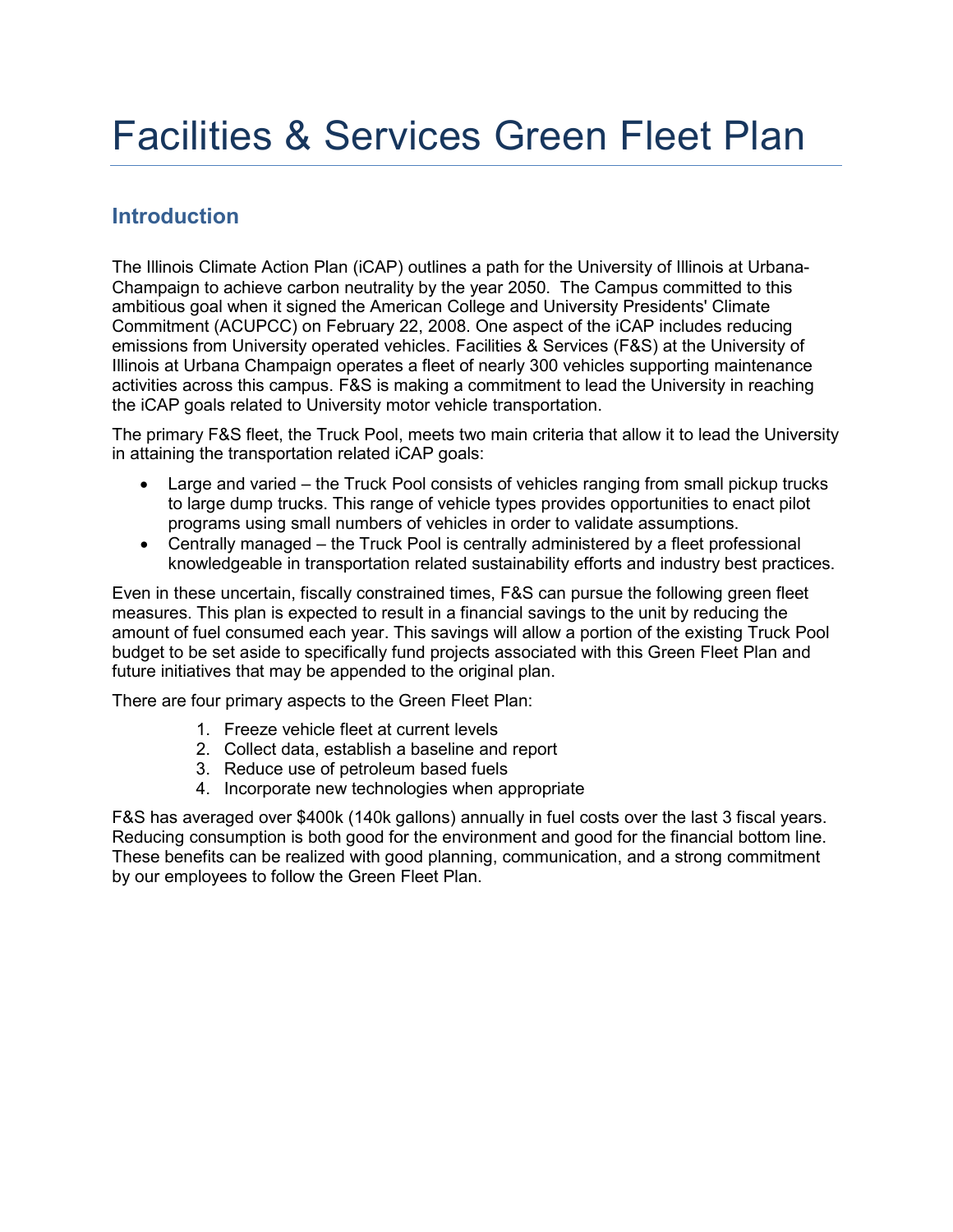## **Implementation Plan**

#### **Fleet Size**

Increasing the number of vehicles has a direct effect on the amount of fuel used, and therefore emissions produced. F&S will not increase the size of the Truck Pool beyond the current number of 270 vehicles. Based on the iCAP goal of 'no net increase in space' the F&S fleet will not increase in size. Vehicles will continue to be purchased as part of the normal replacement cycle as discussed below.

Exceptions to this policy may only be granted by the Executive Director of F&S.

#### **Collect Data and Report**

F&S has the capability to track vehicle use (mileage driven) and fuel consumed. New vehicles will be fitted with devices that will also record the amount of time vehicles idle. All of this information will be collected, analyzed, communicated and used to identify additional measures that can be taken to reduce emissions on a bi-annual basis.

F&S actively participates in the creation and update of the iCAP. The information collected by F&S will be shared with members of the iCAP team and could be used as a basis for a larger, University wide fleet initiative.

### **Reduce Use of Petroleum Based Fuels**

The prime focus of this plan is to reduce vehicle emissions and the quickest way to accomplish this goal is to reduce the consumption of petroleum based fuels. Previous initiatives have confirmed that F&S vehicles spend a significant amount of time idling. A resumption of monitoring idle time and reporting and communicating the importance of reducing idle time will be a cost effective method for reducing fuel consumption.

All new large trucks can be programmed to limit the amount of time spent idling. These limits will be activated on existing trucks as well as any new purchases.

In addition, driver education programs will be initiated in order to increase awareness about fuel efficiency measures that drivers can take which result in further reductions in fuel consumption.

#### **Incorporate New Technologies When Appropriate**

A critical part of this plan is to maintain (or reduce if possible) the scheduled replacement cycle for existing vehicles. The Truck Pool is generally on a 12-14 year replacement cycle. Technological improvements within the automotive industry ensure that fuel efficiency improves and emissions decline with each (like for like) vehicle replacement. Postponing vehicle replacement negates the ability to take advantage of these fuel economy and emission improvements and effectively increases fuel consumption.

In conjunction with maintaining the routine replacement cycle, strong efforts will be taken to replace vehicles with smaller, more fuel efficient, vehicles whenever possible. Examples would be replacing a full size cargo van with a smaller minivan, or replacing a V8 pickup truck with a smaller V6 provided the necessary performance can be maintained.